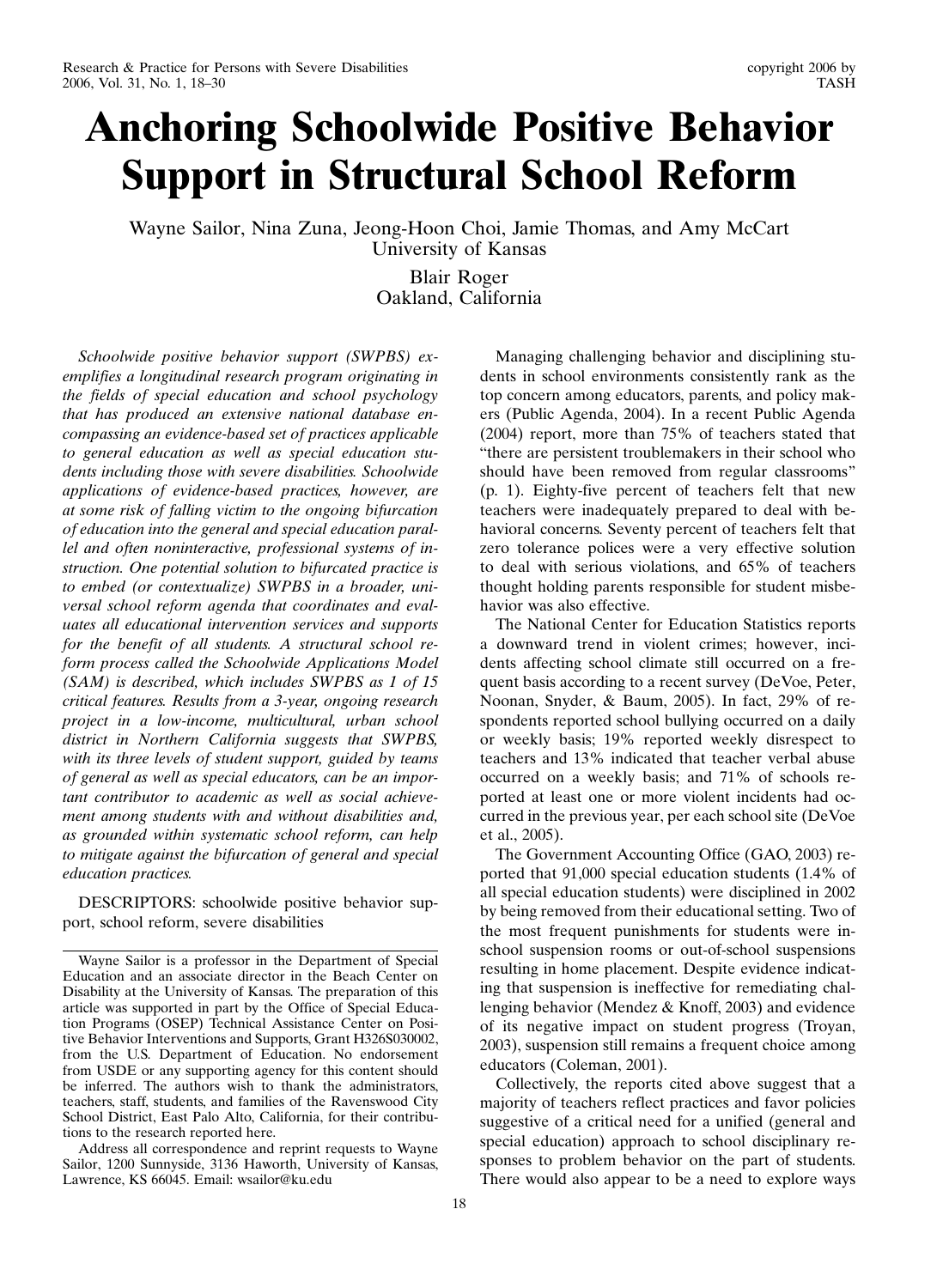that schools might be structured holistically to meet the diverse needs of all students with a set of common practices (cf. Burrello, Hoffman, & Murray, 2005).

## The Emerging Importance of Whole-School Interventions

Many schools have begun to implement alternative discipline programs that incorporate skill-building techniques such as self-management, problem solving, and conflict resolution (Norris, 2003; Skiba & Peterson, 2003) and the use of positive adult role models (Rollins, Kaiser-Urley, Potts, & Creason, 2003) to improve student behavior and school climate. Skiba and Peterson (2003) provided data from several pilot schools implementing the Office of Special Education Programs' (OSEP)-funded Safe and Responsible Schools project. Some programmatic components within this project include bullying prevention, mentoring, civility curriculum, and conflict resolution. The results from these pilot schools indicated that effective instruction and the teaching of prosocial behaviors resulted in a 40–60% reduction in suspensions. Norris (2003) utilized a social and emotional curriculum to teach general as well as special education students self-regulation, self-management, and social skills. This author reported that many positive changes occurred in school climate and culture over a 3-year period, including better classroom management through teachers' use of established behavioral rules and expectations, reductions in fights during recess through a student strategy called "keep calm," and increased conflict resolution on school grounds through students' use of a "problemsolving diary."

Increasingly, school administrators have begun to understand the importance of developing a sense of community within their schools to encourage prosocial behavior on the part of all students. Through the use of before and after-school programs, which included campus clubs and tutoring programs, Van Zant and Martuccci (2002) established what visitors describe as an "energetic, yet relaxed positive" climate within their school (p. 34). As a result of these programs, the authors, a school principal and a before and after-school coordinator, reported dramatic decreases in office referrals, increased school attendance and parental involvement, and increased academic achievement as measured by math and literacy scores, which they attributed in part to the school climate interventions.

It has been well established that school climate is related to academic achievement (Joyce, Weil, & Calhoun, 1996; Ma & Klinger, 2000; Van Zant & Martucci, 2002). In examining student and school variables on academic achievement, Ma and Klinger (2000) provided intriguing results. One of the explanatory variables in their analysis was school climate, which included three subscales measuring disciplinary climate, student academic expectations, and parental involvement. These researchers found both disciplinary climate and student academic expectations to be significant predictors of math, science, and writing achievement. For writing achievement, both disciplinary climate and academic outcomes were significant over and above student variables. Of the three school climate variables, disciplinary climate was found to be the most important determinant of academic achievement. Whereas much of this research has been focused on the general education population, there is a growing body of evidence accruing regarding the effects of school climate on students with disabilities.

#### Schoolwide Positive Behavior Support as an Example of Whole-School Intervention

Schoolwide positive behavior support (SWPBS) is a term that is increasingly used to refer to levels or systems of positive interventions that are carried out in schools. SWPBS is an evidence-based set of interventions emerging from the fields of special education and school psychology that has demonstrated efficacy for applications to general as well as special education students including those with severe disabilities. SWPBS specifically addresses school climate as well as problem behavior. SWPBS follows a risk prevention logic and operates at three levels: Level 1, universal, providing intervention to the entire student body; Level 2, group, supporting children at the classroom level or utilizing small group instruction for students who have similar needs; and Level 3, individual, providing intensive behavioral intervention through an individualized support plan (Horner, Sugai, Todd, & Lewis-Palmer, 2005). Whereas including all disciplines in developing a schoolwide plan is important, much of the PBS literature focuses on the discrete application of behavioral interventions for individual students. Further, the collaborative development and implementation of behavioral interventions are additionally limited, by often including only the behavioral consultant (i.e., university or district consultant) and the cooperating teacher rather than by utilizing a schoolwide PBS team as recommended based on controlled studies (i.e., Luiselli, Putnam, & Handler, 2005). Only a handful of systemwide, research-validated approaches addressing problem behavior operate within whole schools (Horner et al., 2005; Luiselli et al., 2005; Sailor & Roger, 2005). Chandler and Dahlquist (2002) suggested that developing and implementing appropriate behavioral interventions is the responsibility of all who work and interact with students engaging in problem behavior, again emphasizing the importance of team-based approaches to address behavioral issues.

The emerging issue of relevance for a holistic approach to discipline for all children in a school is how to fully integrate the three levels of SWPBS given the longer history of individual support being provided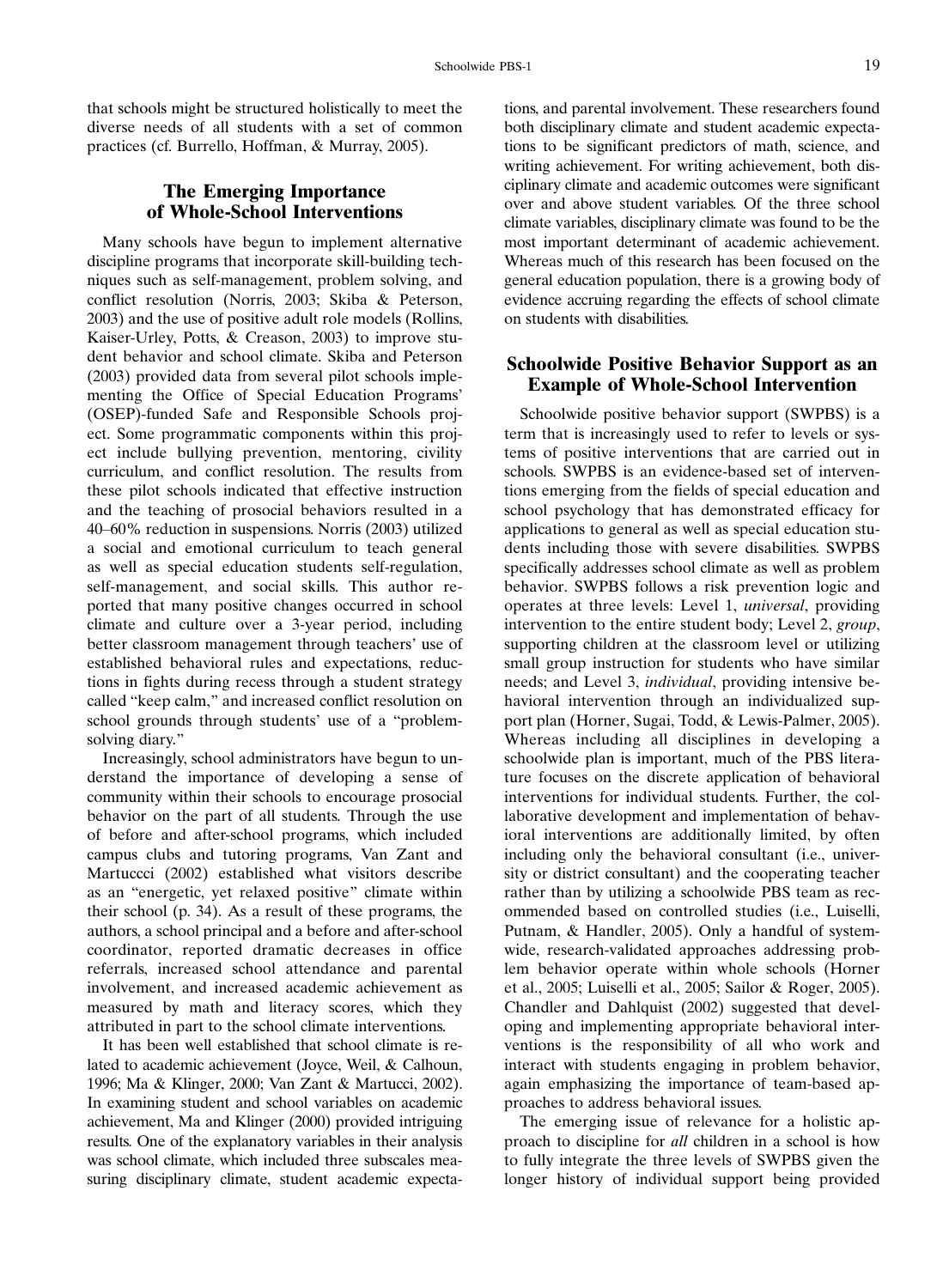primarily by special educators with the shorter history of group and universal applications, being more identified with general education research and praxis. There are significant implications for students with extensive support needs (i.e., severe disabilities). A fully integrated and team-driven system of SWPBS application at all levels will be more likely to facilitate inclusive educational practices for these students than if they are the sole responsibility of special education.

Response to intervention (RTI) represents another emerging evidence-based practice that utilizes interdisciplinary teams to integrate special and general education practices focused on students at risk for special education (cf. Fuchs & Fuchs, 2005). RTI primarily is an academic rather than behavioral intervention used to assist in the identification of services and support for students with learning difficulties. Similar to SWPBS procedures, RTI, as outlined by Fuchs and Fuchs (2005), utilizes a tiered series of increasing academic support at three levels: classroom support/modification, small group instruction, and intensive individualized support. In RTI, the student is monitored at each level and a student's movement to more intensive support is determined by academic response to the intervention. If none of the interventions are successful, a recommendation is made for a comprehensive evaluation for special education services. Finally, a key shared component of the RTI model and SWPBS is team led, data-based decision making. In fact, McMaster, Fuchs, Fuchs, and Compton (2005) suggested that more research is necessary to understand how other child variables (e.g., attention, motivation, and behavior) might impact responsiveness to academic intervention. Clearly, these authors intimated that no one intervention can address the multitude of variables contributing to successful child outcomes. The conceptual similarity of these two models (SWPBS and RTI) lends itself well to jointly addressing the academic and behavioral needs of children to ensure greater access to general education curriculum and increased inclusion within all general education settings. As such, it contributes to the integration of general and special education practices.

Furthermore, it is essential that the field address the universal application of new practices and models, such as RTI, and not relegate their use within a narrowly defined population, such as learning disabilities. The conceptual framework of RTI lends itself well to assessing students with varying levels of support needs. Measuring how well a child responds to an intervention and making programmatic decisions based upon these data is applicable to all students and suggests the importance of the use of a universal design for educational praxis. A next step that school reform researchers will need to examine is how schools can be restructured to facilitate the integration of general and special education practices.

Currently, many SWPBS teams are integrated within schools' prereferral teams (e.g., student support team-SST, student intervention team-SIT), thus making feasible the joint application of SWPBS and effective evidence-based interventions. The collaborative melding of SWPBS and a structured academic intervention such as RTI holds great promise for holistically addressing academic, social, emotional, and behavioral concerns of all students including those with the most severe disabilities. Recently, Horner et al. (2005) posited the importance of implementing dual academic and social interventions to achieve effective educational outcomes. They further stated that social skills instruction without appropriate academic instruction will not result in learning, nor is a chaotic classroom conducive to academic achievement.

Understanding the explicit impact of SWPBS on academic behavior represents the next frontier of SWPBS research and, as mentioned earlier, extends an opportunity to form new collaborative relationships among general and special educators to holistically address the needs of all students. However, only a few studies have so far linked SWPBS to academic gains (Horner et al., 2005; Lassen, Steele, & Rios, 2005; Luiselli et al., 2005; Nelson, Martella, & Marchand-Martella, 2002).

Horner et al. (2005) provided a brief review of research that examined the impact of SWPBS interventions on academics. Specifically, they reviewed research that found an inverse relationship between aggression as well as attention deficit/hyperactivity symptoms and academic gains. They reported, for example, that reading interventions implemented within a behaviorally chaotic classroom did not produce academic gains in reading performance. Further, only when SWPBS was a component within the reading interventions did improvement in reading scores occur. Finally, Horner et al. reported that schools that implemented both academic (a phonics-based reading program) and behavior support (SWPBS) achieved higher changes in percentages of students meeting state standards in reading assessment than schools that did not adopt SWPBS in conjunction with academic interventions (Horner et al., 2005). Horner et al. suggested that "...combining behavior support and effective instruction may be an important theme for school reform in the United States" (p. 382).

Lassen et al. (2005) and Lassen, Steele, and Sailor (in press) implemented all three levels of schoolwide PBS (universal, group, and individual) in one inner-city middle school over a 3-year period. These authors reported statistically significant decreases in office referrals and long-term suspensions across the 3 years. Additionally, they found that the decreases in office referrals and long-term suspensions were significant predictors of improved standardized math and reading scores.

Luiselli et al. (2005) implemented a whole-school behavioral model in one urban elementary school. Their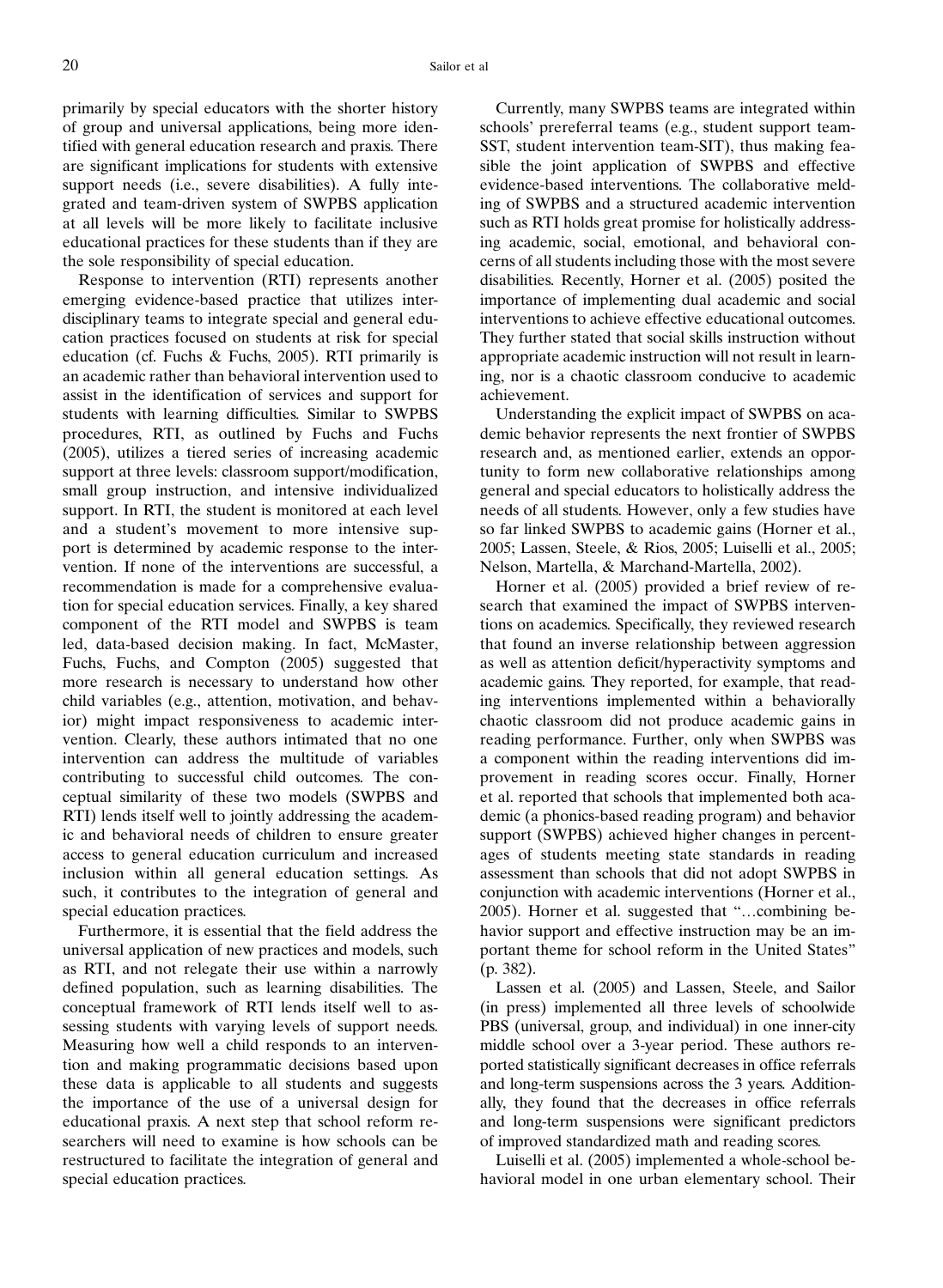intervention utilized a model known as Positive Schools (Putnam, Handler, & Luiselli, 2003), in addition to teacher training on classroom instruction and behavior management. Their results indicated appreciable decreases in office disciplinary referrals (ODRs) for all students; however, inconsistent results were reported for suspension data. Despite the inconsistent findings for suspensions, both math and reading comprehension improved by 18% and 25%, respectively.

Finally, Nelson et al. (2002) applied SWPBS in seven elementary schools over a 2-year period. A standardized test with subtests on content areas such as math and reading was administered to all fourth graders in the district each year of the research study. Compared to the 28 elementary schools where SWPBS was not in place, researchers found statistically significant differences in the mean percentile gain scores of participating schools on all subtests except math.

Movement toward addressing both the academic and behavioral concerns of students at all three school levels (e.g., universal, group, and individual) represents an emerging practice in achieving high academic outcomes for all students. Additionally, given that both academic and behavioral interventions are necessary to achieve effective educational outcomes, the application of fully integrated models such as RTI and SWPBS represents new ways to meet the diverse academic and social needs of students including those with severe disabilities. Common elements that can be identified across many of these powerful evidence-based interventions are creating a major interest in strategies to unify educational processes within the field of educational administration (e.g., Burrello et al., 2005). Finally, a large and growing body of research clearly points to the need for schools to begin to operate as fully integrated systems (Banks et al., 2005).

#### SWPBS and Educational Bifurcation?

If SWPBS enhances student performance as reflected in scores on standardized tests of achievement, as available evidence thus far suggests, then an incentive exists to include students identified for special education supports and services in general education classrooms and other integrated school settings, with greater access to universal instructional strategies. A critical mediating factor, however, will be the extent to which students in special education are engaging in the general curriculum through their classroom participation. As increasing numbers of schools and school districts respond to federal pressure to include special education students in the *general assessments*, engagement with the general curriculum will become a critical factor in helping to ensure that schools can meet the requirements for demonstrating annual yearly progress (AYP).

If SWPBS falls victim to bifurcation, in that only general educators primarily guide Level 1 (universal) applications and only special educators primarily guide Level 2 (group) and Level 3 (individual support) applications, then an opportunity to enhance the probability of meeting AYP by linking SWPBS to inclusive practices will have been missed. To investigate the actual state of SWPBS practices as inferred from published reports, we reviewed and analyzed 185 articles from the Journal of Positive Behavior Interventions (JPBI), a primary source of research reports on positive behavior support interventions, to determine the level of application of the behavioral interventions reported.<sup>1</sup>

This review process began with the first issue of *JPBI* in 1999 and concluded with volume 7, number 4, in 2005. Of the 185 articles examined, a total of 107 articles employed practical positive behavior support intervention strategies to improve the challenging behaviors of children or adults. Of the 107 articles, 55 reported interventions conducted in schools. Of the 55 reported investigations conducted in schools, 37 of these were individual support applications (about 67%). Sixteen of the reported studies were universal applications (about 29%) and only two studies reported a group application. Of the 37 individual intervention studies, 30 were focused on special education students (about 81%). Only three studies reported individual support applications for general education students, with an additional four studies investigating individual applications to both general and special education students. Finally, 57% of the individual applications were delivered in separate special education settings where it might be reasonable to infer that grade-level participation in the general curriculum was minimal and general education teacher participation in the intervention was absent or minimal.

This review of published studies found no data on academic enhancements resulting from individual applications in which special education students were the participants. Furthermore, most of the universal interventions appeared, from the descriptions in the article, to be driven by general education whereas virtually all of the individual support reports were associated with special education. Level 2 interventions (group applications of SWPBS) seem to have generated little interest by either group, at least as evidenced from JPBI published investigations. Although nothing substantive can be concluded from a cursory review of studies published over a 5-year period in a single scientific journal, and especially considering that individual applications have a much larger research history than universal applications of positive behavior support, there is nonetheless suggestive evidence for ongoing potential bifurcation of educational (general and special) interventions using SWPBS. To address this issue and

<sup>&</sup>lt;sup>1</sup>This review was informal; that is, it was performed by one of the authors (J.-H.C.) without an estimate of interrater agreement provided by an independent reviewer.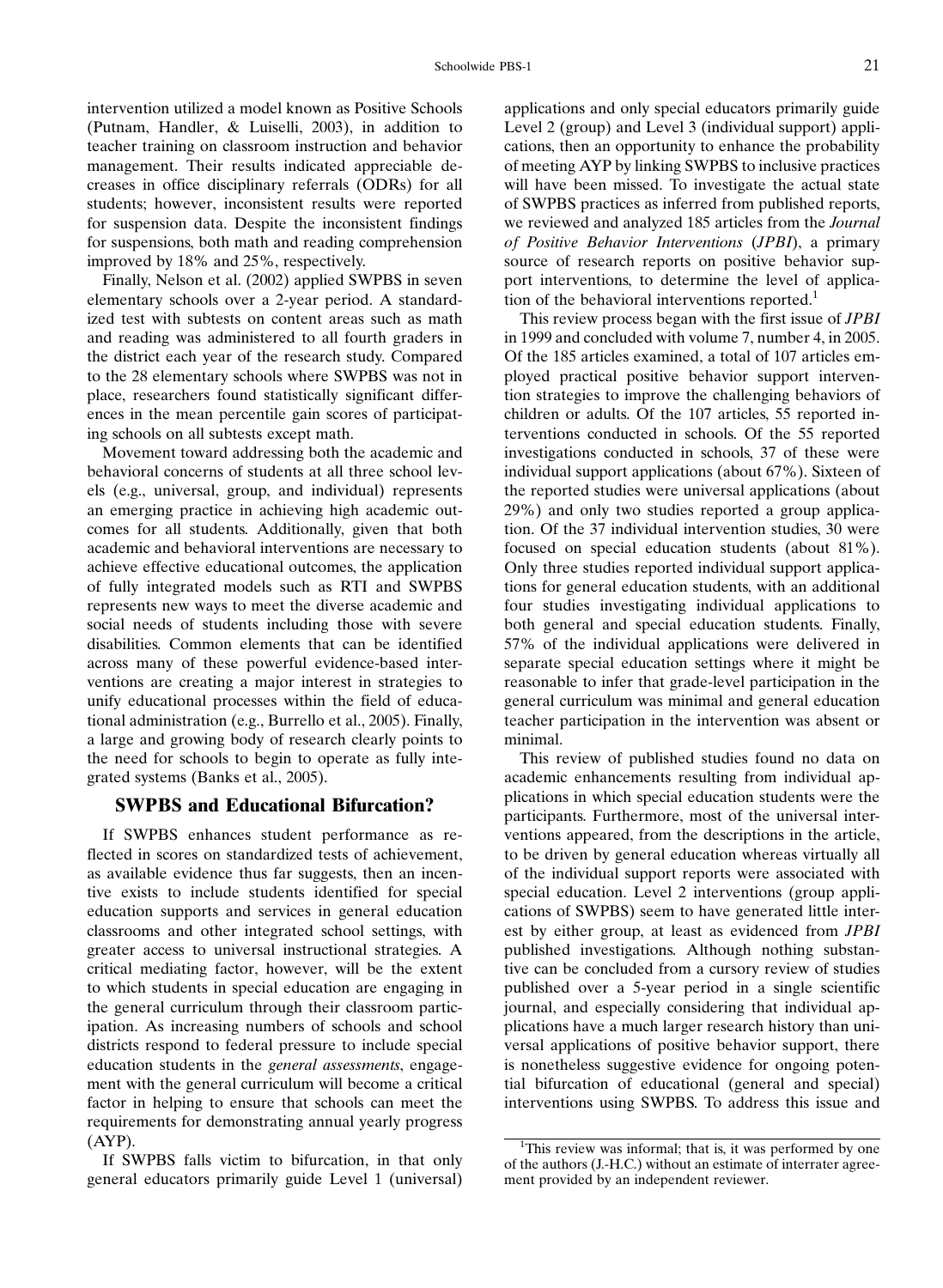to best utilize the diverse talents of both general and special educators, a more integrated system for application will need to emerge. One potential design for ensuring a fully integrated management of SWPBS is to anchor the process in a broader context of school reform, particularly where the school reform agenda is driven by general education and focused on and evaluated by ongoing progress measurement from both academic and social indicators. In the next sections, we describe a particular system of school reform called the Schoolwide Applications Model (SAM) and present some descriptive (nonexperimental) data from its application in an inner-city, multicultural school district.

## Structured School Reform as a Solution to Educational Bifurcation

SAM, as a particular example of structural school reform, emerged from a decade of ongoing research in the Kansas City, Kansas School District (USD 500), in an effort to combine successful operations in participating school sites implementing inclusive education (McCart, 2003; McCart & Englebrick, 2005), SWPBS (Utley & Sailor, 2002); urban, multicultural applications (Obiakor & Utley, 2003); and site-based, datareferenced decision making (Lawson & Sailor, 2000; Sailor & McCart, 2004).

SAM has 6 "guiding principles" and 15 "critical features" that are nested within each of the guiding principles (see Table 1). The conceptual framework for the model is described in detail in the video Creating a Unified System: Integrating General and Special Education for the Benefit of All Students (Sailor & McCart, 2004) and in Sailor and Roger (2005). Each of the 15 features can be evaluated for each participating school, with repeated measures over time using the Schoolwide Applications Model Analysis System (SAMAN), an assessment tool that is presently used to estimate fidelity of implementation of the model within and across schools over time (Sailor & Roger, 2003). Each of the 15 critical features is evaluated using a Likert scale from 0 to 3, where 0 reflects essentially no manifestation of the feature at the school and 3 represents full implementation. The assessment typically requires about one to two school days to complete, which includes sources of data from interviews with administrators, school staff, parents, and others, as well as record reviews and observations of students and teachers in different settings.

SAMAN assessments were conducted at two schools in 2004 by two independent assessors with 73% interrater agreement (sum of agreements and disagreements over each of the 15 critical features of SAM divided by 100 for each assessment). SAMAN assessments at four schools in 2005 yielded an average interrater agreement of 87%. Although six sets of observations are too few to provide substantive psychometrics, interrater agreement on SAMAN assessments conducted thus far

Table 1 Six Guiding Principles and Their Corresponding Critical Features

- 1. General education guides all instruction
	- CF1: All students are served at the school in which they would be served if they had no need for special services or supports
	- CF2: All students at school are considered general education students
	- CF3: General education teachers assume primary responsibility for all students at the school
- 2. All school resources are configured to benefit all students CF4: School is inclusive of all students for all school functions
	- CF5: School is organized to provide all specialized support, adaptations, and accommodations to students in such a way as to maximize the number of students who will benefit
	- CF6: All students are taught in accordance with the general curriculum with accommodations, adaptation supports, and services as needed
- 3. School proactively addresses social development and citizenship
- CF7: The school has an active SWPBS program 4. School is a democratically organized, data-driven,
- problem-solving system CF8: The school is a data-driven, collaborative,
	- decision-making, learning organization with all major functions guided by team processes
	- CF9: School effectively incorporates general education students in the instructional process
	- CF10: All personnel at the school participate in the teaching/learning process and are valued for their respective contributions to pupil academic and social outcomes
	- CF11: School personnel use a uniform, noncategorical lexicon to describe both personnel and teaching/ learning functions
	- CF12: School has established an SLT empowered by the school and the district to implement SAM at the school
- 5. School has open boundaries in relation to its families and its community
	- CF13: School has working partnership with families of students who attend the school
	- CF14: School has working partnership with its community business and service providers
- 6. School enjoys district support for undertaking extensive systems change
	- CF15: SAM implementation at the school site is fully recognized and supported by the district

indicates a promising trend toward reliable measurement of SAM processes, thus enabling reliable estimates of the fidelity of implementation of the entire school reform system (average score for the 15 critical features, each assessment) as well as for each individual feature.

#### SAM and SWPBS

As shown in Table 1, SWPBS is Critical Feature 7, listed under guiding principle 3, in the SAM. Table 2 shows how this feature is defined and scored and the sources of data used to determine the score (Sailor & Roger, 2003). SAMAN scoring on this feature is as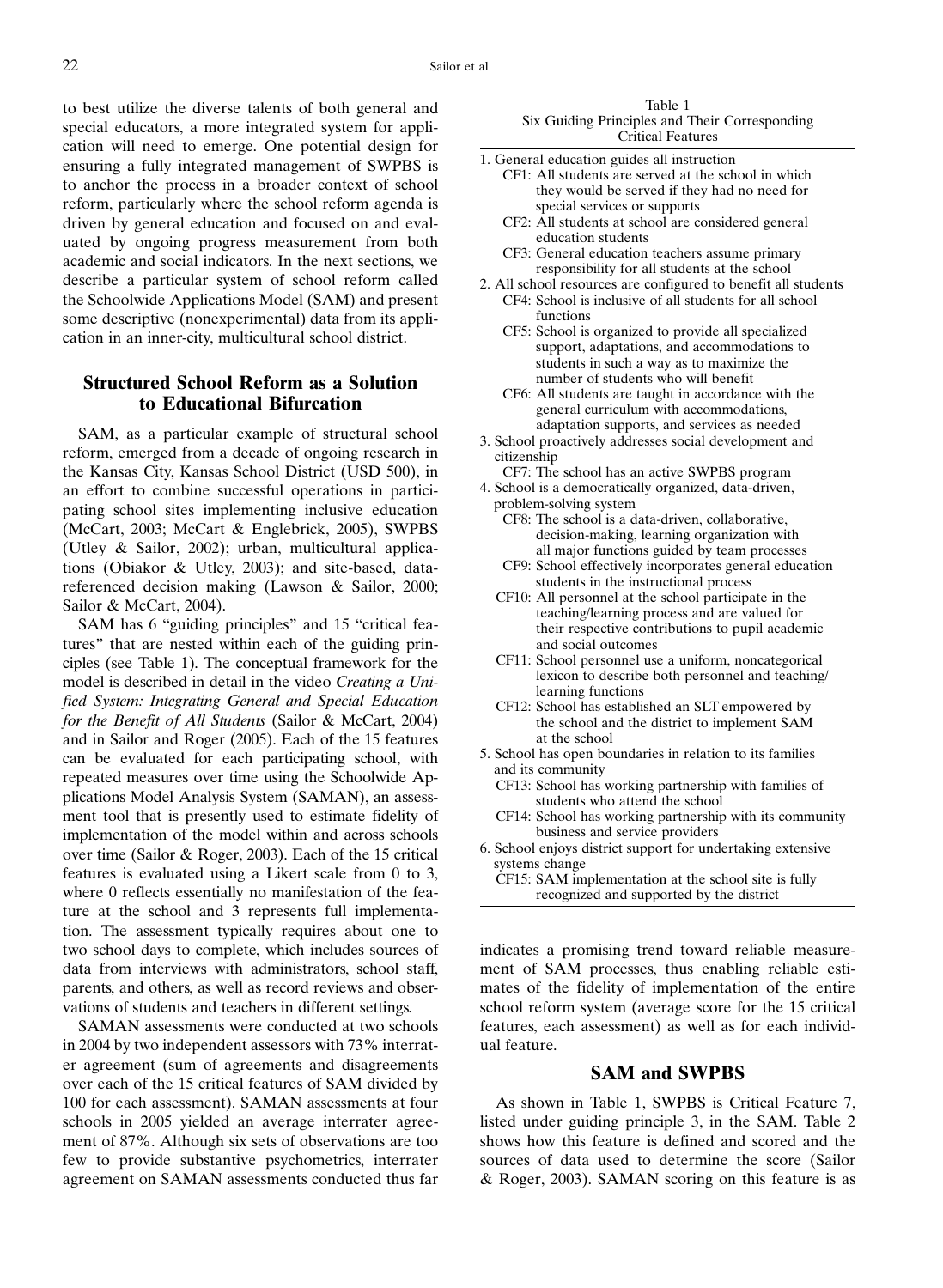Table 2 SAMAN Critical Feature 7

| Feature                                                                | Assessment                                                                                                                                                                     | Source                                                                                                                               |  |                 | Score (circle one) |
|------------------------------------------------------------------------|--------------------------------------------------------------------------------------------------------------------------------------------------------------------------------|--------------------------------------------------------------------------------------------------------------------------------------|--|-----------------|--------------------|
| 7. The school has an active SWPBS<br>program operating at all 3 levels | • Extent of SWPBS practices<br><b>Behavior Support (SWPBS) Practices</b><br>• Extent of SWPBS training in school<br>• Extent of ODR data tracking to<br>reflect SWPBS outcomes | • SWPBS coach<br>• ODR database<br>• SWPBS support<br>• Plan reviews<br>• Observations of SWPBS<br>implementation at<br>three levels |  | $0 \t1 \t2 \t3$ |                    |

Note. ODR = office disciplinary referral; SAMAN = Schoolwide Applications Model Analysis System; SWPBS = schoolwide positive behavior support.

follows:  $0 = \text{SWPBS}$  training has not occurred and/or SWPBS is not operational at the school;  $1 =$  some SWPBS training has occurred involving some school staff, and some SWPBS is operational at one or two levels; 2 = extensive SWPBS training has occurred involving most staff (including teachers) and SWPBS is operational at one or two levels;  $3 =$  school is fully trained and SWPBS is operational at all three levels with systematic tracking of at least schoolwide ODR data. Sources of data specified in the SAMAN manual for this feature are as follows: identify and interview school SWPBS facilitator ("coach"); examine school databases for SWPBS outcomes and processes; examine sample of individual SWPBS support plans; and observe implementation of SWPBS at each level. Note that to earn a maximum score of 3 on Critical Feature 7, positive behavior support must be operational at all three levels.

Schools seeking to make progress on their implementation of SAM must utilize professional development and participate in ongoing technical assistance in SWPBS, and do so within a fully integrated context that is driven by general education. An important consideration in this contextualization of SWPBS is that both general and special educators become proficient in application of all three levels of SWPBS. In other words, it is our hypothesis that contextualizing SWPBS within broader school reform, in this case SAM, will mitigate against a tendency within schools to bifurcate the SWPBS process, wherein individual level applications become strictly the purview of special education.

A first step in SAM implementation includes schools and district administrators putting into place some structural requirements. Because SAM is a fully integrated and unified approach for education of all students, specific procedures are needed to maintain this philosophy. These procedures ensure that schools will engage in collaborative, team-driven decision making directed to specific interventions, professional development activities, curricular innovations, and so forth, with a high probability, based on available scientific evidence, of improving academic and social outcomes for all students. The required structural elements at the school level are (1) formation and regularly scheduled meetings of a site leadership team (SLT), chaired by the building principal; and (2) an ongoing operational plan for the school called the SAM Action Plan, which is developed through a full-day retreat by the SLT, called school-centered planning (SCP), and which is facilitated by a SAM technical assistance consultant. This "retreat" takes place twice per year, once at the outset of the fall term, usually in August and again in January prior to start-up of the spring term. The SLT, usually consisting of six to eight teachers, general education as well as special education, English language learner (ELL) teachers, and others, is chaired by the principal, meets regularly, considers data on student social and academic progress, and generally guides school-level interventions consistent with a school-based, decision-making model. The action plan specifies discrete steps to be undertaken each term at the school to implement the systems change processes required to instantiate SAM.

The required structural additions at the *district* level include two processes. The first is an administrative team called the district leadership team (DLT). This team manages the special policy considerations related to the systemic change processes within SAM schools. The second addition is a resource management team called the district resource team (DRT). This team, chaired by an assistant superintendent is organized to deal with specific resource requests from SAM site principals. The DRT receives written requests from principals for specific district-level supports that the SLT has concluded are needed to implement the sites' action plan. These requests typically deal with such issues as personnel requests, professional development activities, or the use of consultants for specific training needs. Following the DRT meeting, a written recommendation is forwarded from the DRT to the DLT for discussion. At this final meeting, the recommendation from the DRT is approved, disapproved, or modified, and the requesting principal is notified of the decision.

### Preliminary Results from an Urban-Core School District

The SAM school reform approach was begun in the Ravenswood City School District, East Palo Alto,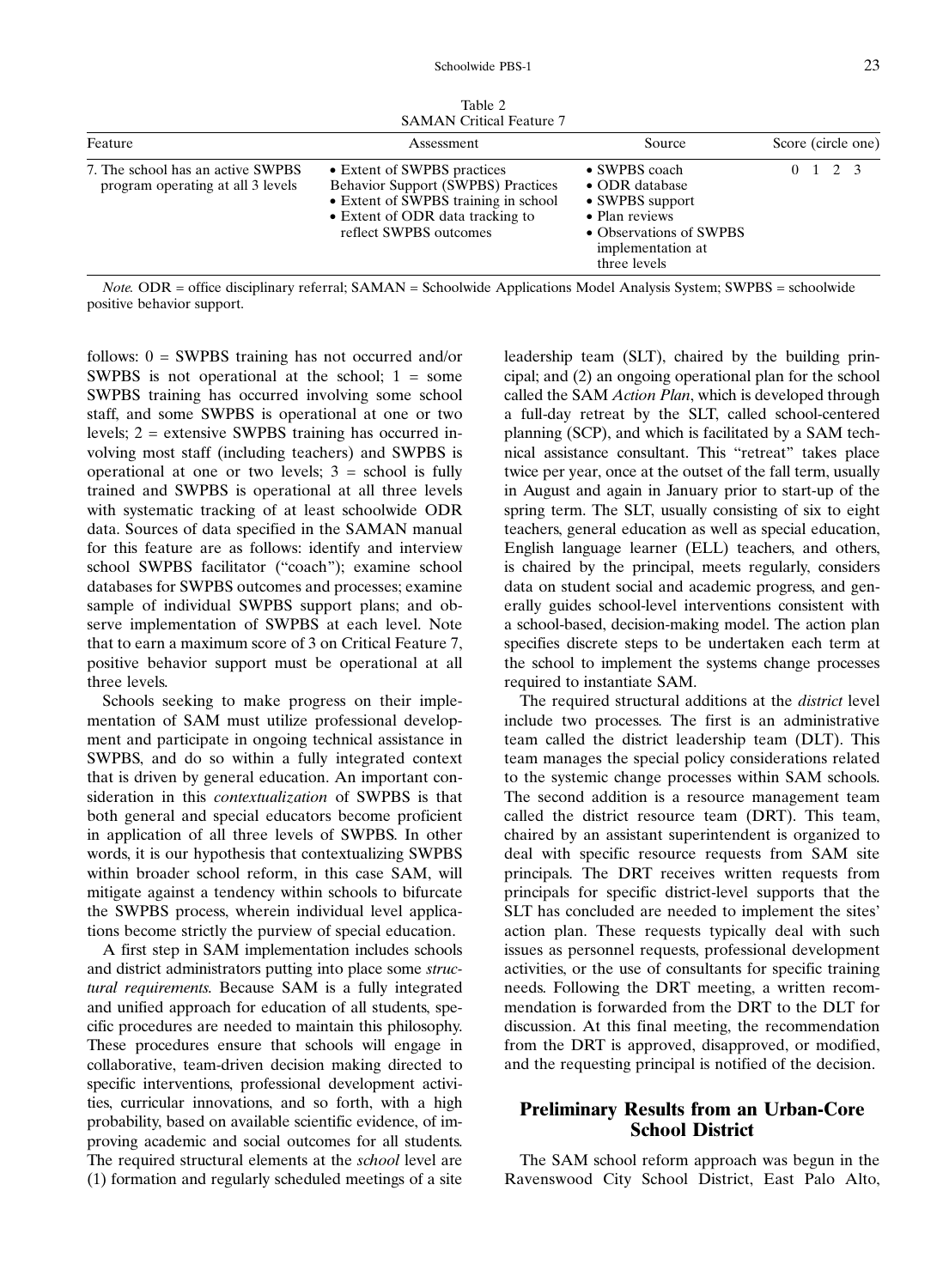California, in the 2002-2003 academic year (Sailor & Roger, 2005). Ravenswood serves about 4500 students, 94% of whom qualify for free and reduced lunches. This model has been moving to scale in all 12 Ravenswood schools, including pre-K,  $K-3$ ,  $K-4$ , and  $5-8$  school grade configurations from 2002 to 2005. Ravenswood is classified in California as an elementary district and therefore does not operate a high school. Presented next are implications for SWPBS based on data resulting from the implementation of SAM in the first four ("Cohort  $1$ ") of 12 Ravenswood schools, currently in the third year of ongoing technical assistance and training on the process. Table 3 illustrates demographic data on each of the Cohort 1 schools.

To illustrate the SAM interactive process between individual school sites and the district central office, consider the experience of School C, one of the four Cohort 1 schools in Ravenswood. School C began the 2002-2003 academic year with several special education, self-contained classes. A priority for the first action plan at this site was devoted to eliminating selfcontained classrooms and placing students with individual education plans (IEPs), including students with severe disabilities, in general education classrooms with participation in other integrated settings appropriate to each student's grade level consistent with SAM's guiding principles (Sailor & Roger, 2005). Subsequent modifications to the action plan at School C were directed to professional development activities, staffing issues, space utilization (what to do for example, with the previous special education classrooms), and other supportive activities to improve the instructional process under the new inclusive model.

In Ravenswood, the DLT functions are subsumed within the superintendent's advisory council, which meets weekly and is comprised of the superintendent and his or her top administrative staff at the district level. School C, during the  $2003-2004$  school year,

used the DRT process to move from a model utilizing heavy paraprofessional supports (a remnant of the previous special education classroom configuration) to a more collaborative general-special education teaching configuration to better implement SAM. Following a meeting of the SLT considering the next steps in implementing its action plan, the principal initiated a written request to the DRT chair to transfer three paraprofessionals to other locations in exchange for one support teacher (a special education teacher) to be transferred to School C. The district assistant superintendent who chaired the DRT convened a group of "stakeholders," including the principals of two other schools, to discuss the implications of School C's request. At this meeting, the request was approved for a positive recommendation to the DLT. The recommendation was added to the "SAM business" portion of the next superintendent's advisory committee (the "DLT" in SAM terms) where it was approved at this next level. The decision was placed in the minutes of the DLT meeting (archived) and the principal of School C was notified. All of the meetings utilized agendas to record the minutes that rendered the SAM process "transparent" to all stakeholders. Because schools often compete for scarce district resources, this process helps to build trust within the district as this complex school reform process moves to scale.

# Data-Based Decision Making and Some Preliminary Results

A guiding principle of SAM involves an ongoing data processing and analysis interaction between the SAM sites and the SAM research lab in Kansas. The database for each participating school includes schoollevel assessments: grade-level curriculum-based measures (CBMs); positive behavior support measures from the schoolwide information system (SWIS) (May et al.,

|          | School type (elementary/middle) | No. of students (2004–2005) | Demographics         |  |  |
|----------|---------------------------------|-----------------------------|----------------------|--|--|
| School A | Middle school                   | 346                         | 82% Latino           |  |  |
|          | Grades 5–8                      |                             | 8% African American  |  |  |
|          |                                 |                             | 7% Pacific Islander  |  |  |
|          |                                 |                             | 3% Other (non-White) |  |  |
| School B | Middle school                   | 514                         | 80% Latino           |  |  |
|          | Grades 5–8                      |                             | 7% African American  |  |  |
|          |                                 |                             | 10% Pacific Islander |  |  |
|          |                                 |                             | 3% Other (non-White) |  |  |
| School C | Middle school                   | 443                         | 68% Latino           |  |  |
|          | Grades 5–8                      |                             | 17% African American |  |  |
|          |                                 |                             | 10% Pacific Islander |  |  |
|          |                                 |                             | 3% Other (non-White) |  |  |
| School D | Elementary                      | 456                         | 85% Latino           |  |  |
|          | Charter school                  |                             | 10% African American |  |  |
|          | Grades $K-3$                    |                             | 3% Pacific Islander  |  |  |
|          |                                 |                             | 2% Other (non-White) |  |  |

Table 3 Demographics of Cohort 1 Schools in the Ravenswood City School District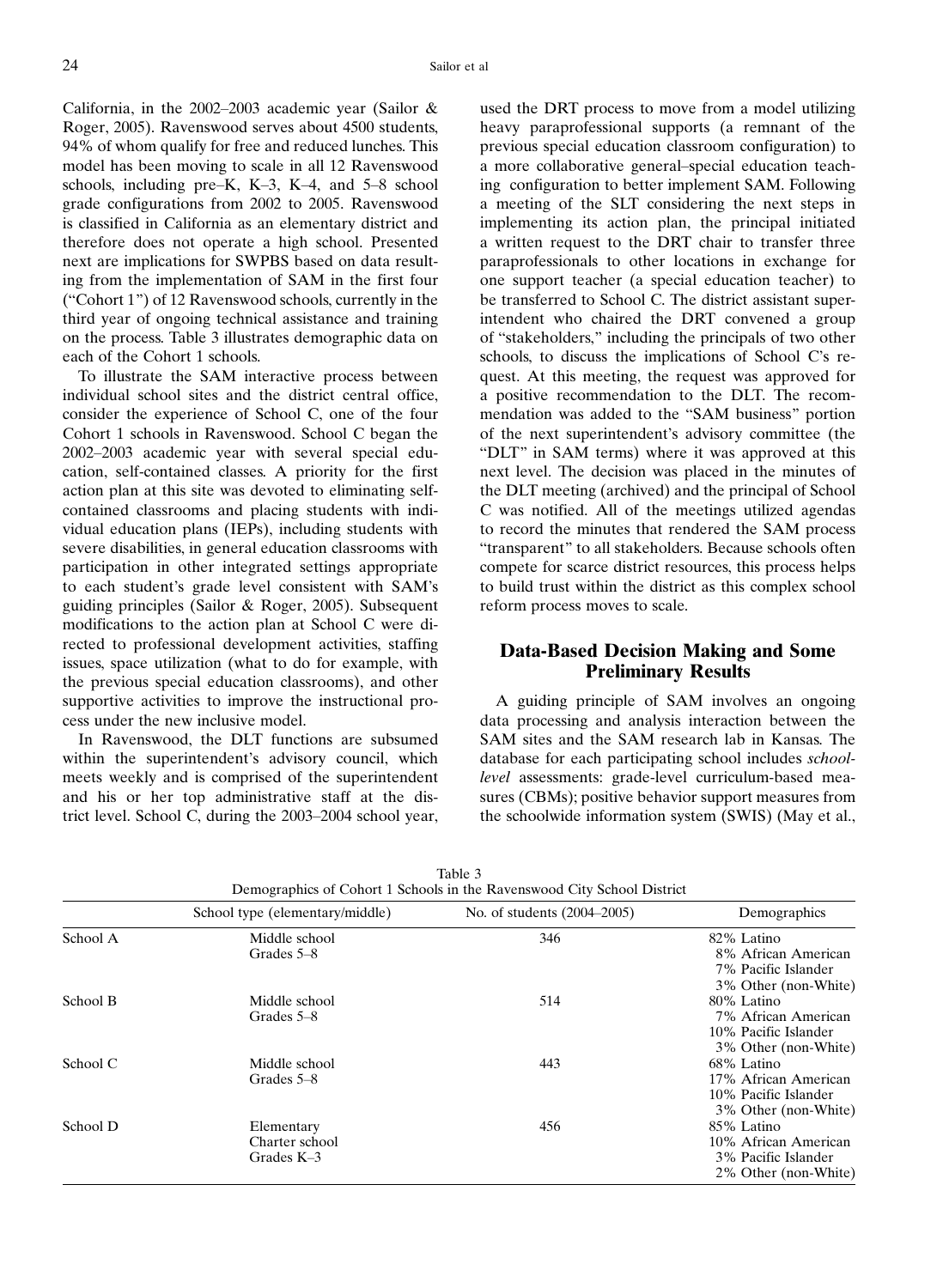

Figure 1. Schoolwide Applications Model Analysis System (SAMAN) critical feature progress in School B.

2000); and progress measures on IEP objectives for students whose disabilities prevent them from participating either in CBMs or in standardized yearly state assessments. Also included are measures of school climate; SAMAN biannual assessments; and district-level assessments, including standardized state assessments in math and literacy, tardiness, attendance, and measures of adaptive assessments for students with IEPs who do not participate in the general state assessments because of the severity of their disabilities.

These data are charted in the Kansas research laboratory for repeated measures estimates of progress over time for each school site, with statistical estimates of significance where appropriate, and are returned to each school site "data manager" for use in PowerPoint presentations at the SLT meetings. The school SLTs use these data to make decisions regarding specific interventions geared to their action plans to improve student academic and social progress at each grade level. SAM, in this way, assists schools to make data-based decisions regarding specific consultations, professional development activities, and so forth rather than simply embracing "the next big thing."

To illustrate this process, we present data from School B in the Ravenswood district for the second term of the 2004–2005 school year. Figure 1 presents the results of three consecutive SAMAN assessments for School B. Note that Critical Feature 7 measures progress on SWPBS at all three levels for the entire school. The results of these consecutive assessments on the SAM fidelity-of-implementation instrument SAMAN reflect steady progress on most critical features over about 2 1/2 years of implementation. No data from 2003 appears because the instrument did not become available until January 2004. Schoolwide PBS (Critical Feature 7) was assessed as fully operational at School B from the spring of 2004 and forward. These data include *all* students and faculty in the school, and all three levels of SWPBS.

#### SAM and Academic Progress for All Assessed Students

Schools laboring under the accountability standards (i.e., AYP) of No Child Left Behind (NCLB) have as their primary interest the enhancement of academic progress of all assessed students as measured by standardized state grade-level achievement tests, particularly in math and literacy.<sup>2</sup> If SAM, as a school reform process, had no appreciable effect on student achievement outcomes, there would be little incentive to undergo the rigorous systems change processes needed to put it into place. To enable the SLT at School B to estimate the efficacy of SAM implementation (all features) for student academic achievement, we conducted a preliminary regression analysis (Maxwell & Delaney, 2004; Tabachnik & Fidell, 2001) on two of the schools' sets of achievement test progress data over the  $2003-2004$  and  $2004-2005$  academic year (all grades).

<sup>&</sup>lt;sup>2</sup>In Ravenswood, students with IEPs participate in the general assessments unless the extent of the student's disabilities precludes participation (i.e., students with severe disabilities). Presently, about 20% of students with IEPs are exempt (about 2% of the total student body at any school). There are no currently satisfactory measures of academic progress for students with severe disabilities in California, by our judgment, so progress data for this population of students are not reported here. The state is reportedly developing a new adaptive assessment tool for use with this population, which is not yet available. The English test score changes that formed the basis for the regression analysis were thus sampled from all but approximately 2% of school students.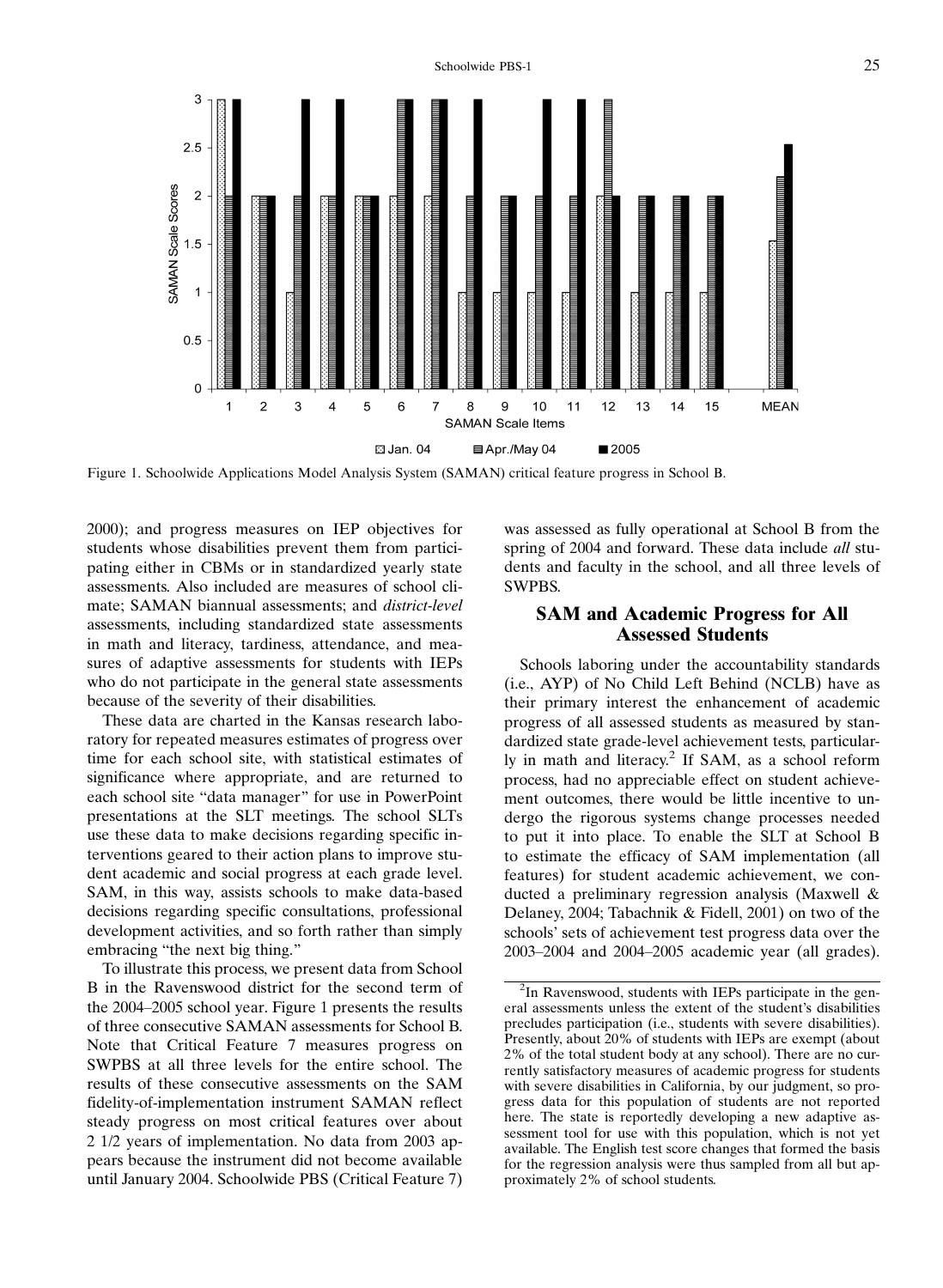The California English Language Development Test (CELDT) was the dependent variable measuring academic progress. The fidelity of SAM implementation was measured by the repeated SAMAN assessments. Figure 2 presents the results of the changes on the two measured variables over the 2-year period. Math score changes are included graphically, but regression data are only computed for English for purposes of illustration here. The visual results shown in Figure 2 for math score fluctuations over this period would appear to be obviously significant. We chose for this report to estimate the impact of SAM on the English test score changes because those results are less visually dramatic.

In the case of School B, a highly significant correlation was observed between the CELDT across all grades (shaded bar graphs in Figure 2),  $M = 516.83$ ,  $SD = 54.97$ ,  $N = 520$ , and SAMAN mean scale scores over three assessments (line graph in Figure 2),  $M =$ 2.03,  $SD = 0.5$ ,  $r(518) = .286$ ,  $p < .001$ . The regression analysis for the observed data revealed that the average scores of the 15 critical features estimated from SAMAN scores over the change period serve as a significant predictor of the CELDT score improvement ( $\beta$  = .286,  $p < .01$ ), explaining about 8.2% of the variance. Although 8.2% of the variance may seem numerically small, in the regression analysis, which is concerned with factors that influence the slope of the lines of change, relatively small proportions of variance can indicate significant impacts. These results indicated that SAMAN change scores accounted for a significant amount of the improvement of all of the assessed students as reflected on the English achievement test results over the 2-year period.

Figures 3 and 4 illustrate a somewhat finer level of analysis that the School B SLT considered in its databased decision process. Figure 3 presents grade-level data from School B on a curriculum-based measure (CBM) results across 3 years on English Language Arts, looking at the percentage of students at or above "proficient" on this measure. The SLT, based on this graphic, made specific recommendations to enhance performance growth at the sixth grade level. Figure 4 presents SWIS data on ODRs over a 2-year period, expressed as average referrals per day for the 4 months of the school year with the highest number of referrals. The SLT utilized these data to recommend a set of specific interventions and classroom supports to the school SWPBS core team directed to the action plan objective of reducing ODRs in November and December.

## The Specific Contribution of SWPBS as a Critical Feature of SAM to Academic Achievement

The regression analysis for the School B database over a 2-year SAM implementation period suggests that SAM positively impacts academic achievement at School B as reflected in literacy scores (English Language Achievement Test). These data, as mentioned, include all but about 20% of students with IEPs at the school or about 2% of the schools' student body. Critical Feature 7, SWPBS, was also shown to be related to academic progress. To estimate this contribution, we examined the statistical relationship of SAMAN Item 7 SWPBS and academic achievement aggregated across three Cohort 1 middle schools (all grades) as measured by the California Standardized Test (CST), which combines math and English results. Data could not be obtained from the fourth Cohort 1 school because, as a charter school, the students did not participate in the CST assessments.



Figure 2. Schoolwide Applications Model Analysis System (SAMAN) and academic progress in School B.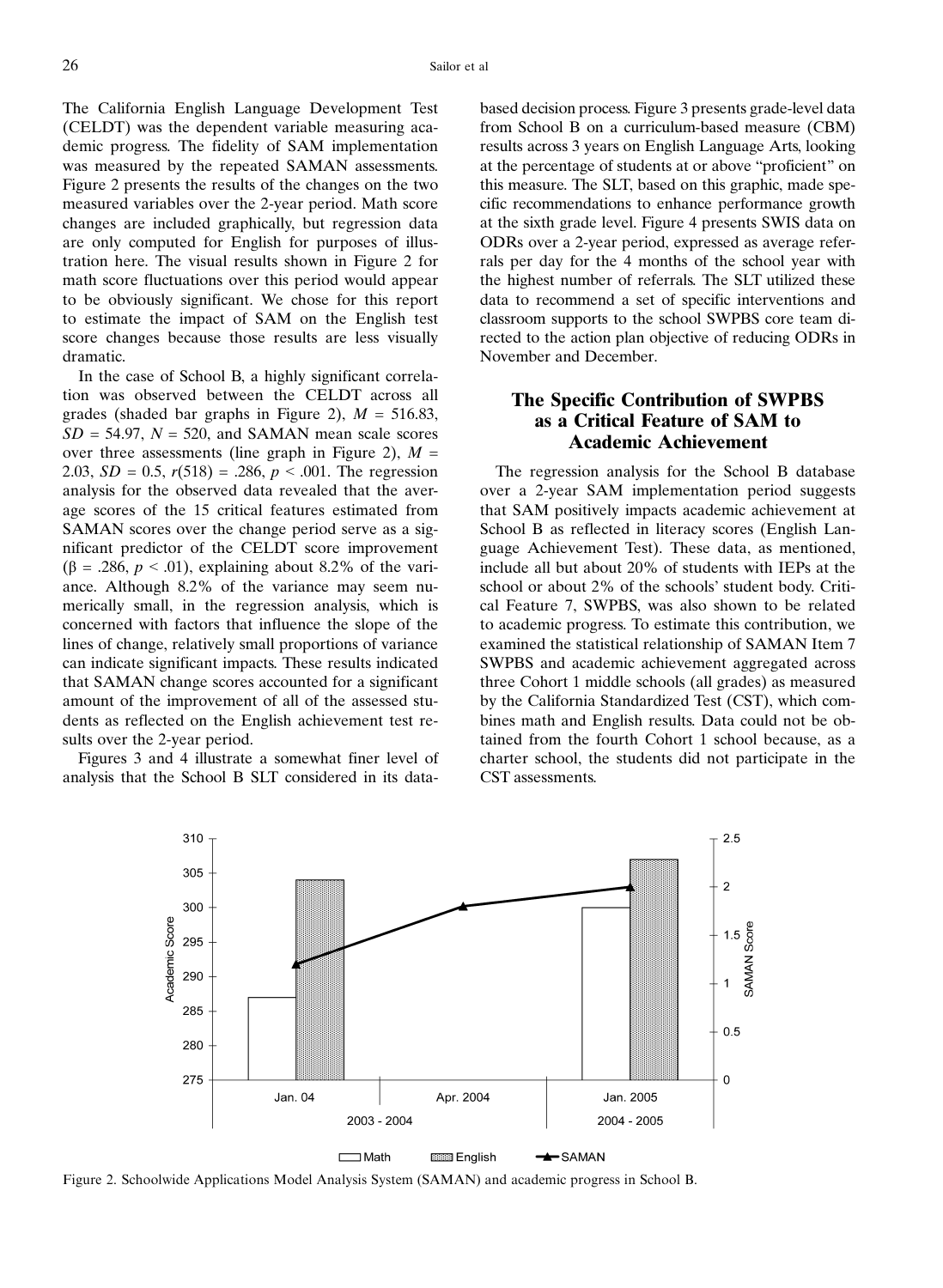

□ Above Proficiency-2003 ■ Above Proficiency-2004 Above Proficiency-2005 Figure 3. Changes of student percentage above proficiency level in English Language Arts.

Figure 5 presents the aggregate data from the three Cohort 1 schools that started SAM in the  $2003-2004$ school year. Results reflect a concurrent increase in students' CST scores with associated increases in SWPBS implementation, as measured by SAMAN, from the  $2003-2004$  school year to the  $2004-2005$  school year. For the analysis, the 2003 CST scores of 680 students who enrolled in the same schools for two successive years (i.e.,  $2003-2004$  and  $2004-2005$  school years) were paired with 2004 CST sores. A paired sample  $t$  test result showed that the CST scores significantly increased in 2004 school year,  $t(679) = -7.535$ ,  $p < .01$ . In the

meantime, the SWPBS status of the three elementary schools in the SAMAN assessment (Item 7 scores) increased from an average of 1.3 (range from 1 to 2) to 3. Figure 5 illustrates the relationship between mean CST scores and SWPBS status across the academic year.

Regression analysis followed the  $t$  test to examine the specific relationship between SWPBS status (Item 7) and CST scores for the three cohort schools. When a school factor (i.e., differences among the three schools) and Item 7 score served as independent variables, the school factor and the Item 7 score, in combination, were significantly associated with the CST scores,  $R^2 = .005$ ,



Figure 4. Reduction of office discipline referrals in School B.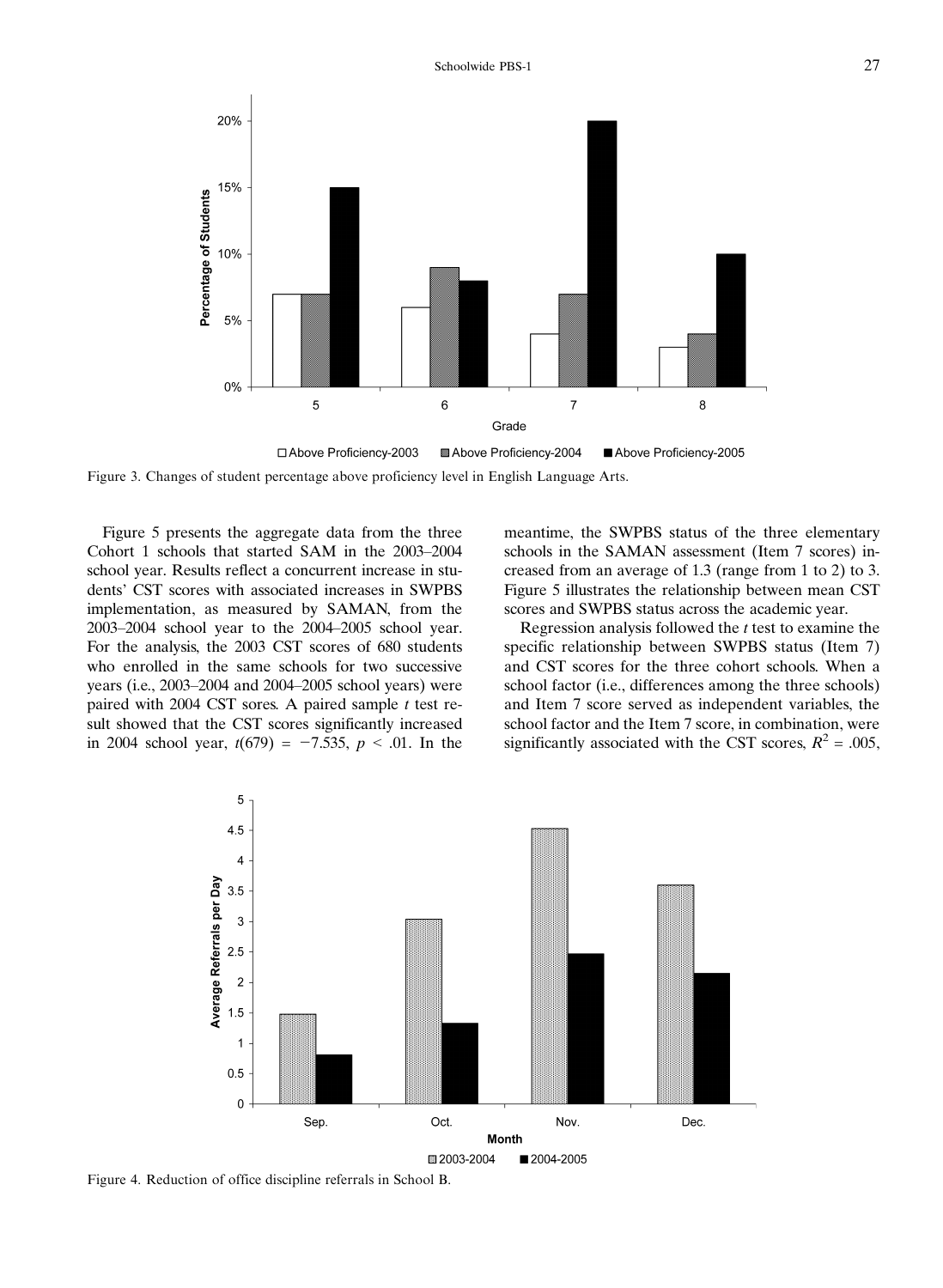

Figure 5. California Standardized Test (CST) scores and positive behavior support status improvement.

 $F(2,1357) = 3.67, p = .026$ . Although this result indicates that Item 7 and the school factor, taken together, reliably predict CST scores, careful interpretation of the results is needed because the variation in the dependent variable (i.e., the CST scores) explained by the regressors (i.e., school factor and the Item 7 score) was not high (0.5% of the  $R^2$  value). However, the SWPBS scale score as measured by SAMAN Item 7 had a significant positive relationship with the CST scores. According to the simple regression result based on the Pearson correlation, the SWPBS status was significantly correlated with the CST scores,  $r = .073$ ,  $p = .003$ ; however, the school factor was not significant,  $r = .016$ ,  $p = .281$ . Detailed results of the multiple regression analysis also revealed that SWPBS status was a better predictor for the CST scores than the school factor. According to the standardized regression coefficients, the value of SAMAN Item 7 (.074) was higher than the school factor  $(-.003)$ . The unique proportion of variance contributed by the school factor alone to the CST score (0.0004%) was not significant,  $t(1357) = -0.092$ ,  $p = .927$ . Alternately, SWPBS status contributed a significant proportion of variance to the CST score  $(0.52\%)$ ,  $t(1357) = 2.646$ ,  $p = .008$ , which further substantiated the significant positive relationship between SWPBS status and CST scores. These findings indicate that SWPBS as measured by SAMAN Item 7 scale score changes provides a more powerful influence on overall academic performance gains (all assessed students, all three schools) than any influence that can simply be explained by particular differences between individual schools. After all, there is suggestive evidence that SWPBS status highly affected CST scores of the three cohort schools without distinguishing among the schools.

The correlation between the CST score change and SWPBS status (Item 7) in 2004 was also calculated to examine the impact of SWPBS status on CST score changes with two additional schools from Cohort 2 (SAM implementation begun in 2004), for a total of 881 students across six schools. All students included in the analysis were those enrolled in the same schools for the two successive school years (i.e.,  $2003-2004$  and 2004-2005 school year). Each assessed student's CST score differences between 2003-2004 and 2004-2005 school years was calculated and paired with the SWPBS status in 2004–2005 school year. The results showed that the CST score difference was significantly and positively correlated with the SWPBS status based on the SAMAN Item 7 assessment,  $r(879) = .229$ ,  $p < .01$ .

Collectively, these results suggest that higher levels of SWPBS implementation (i.e., operating at all three levels), including all students and faculty within a school, produce greater impact on at least one standardized measure of academic achievement.<sup>3</sup> The SWPBS status (Item 7) of the Ravenswood schools has been developed within the context of SAM implementation. As a component of the structural school reform process, SAM, the SWPBS critical feature has a significant correlation with the total SAMAN score,  $r(9) = .706$ ,

<sup>&</sup>lt;sup>3</sup>Statistical results reported in this paper, although suggestive, must be regarded as tentative and as indicating a potential for educational gains rather than efficacy of SAM or any other intervention because no experimental design was employed in the Ravenswood sample.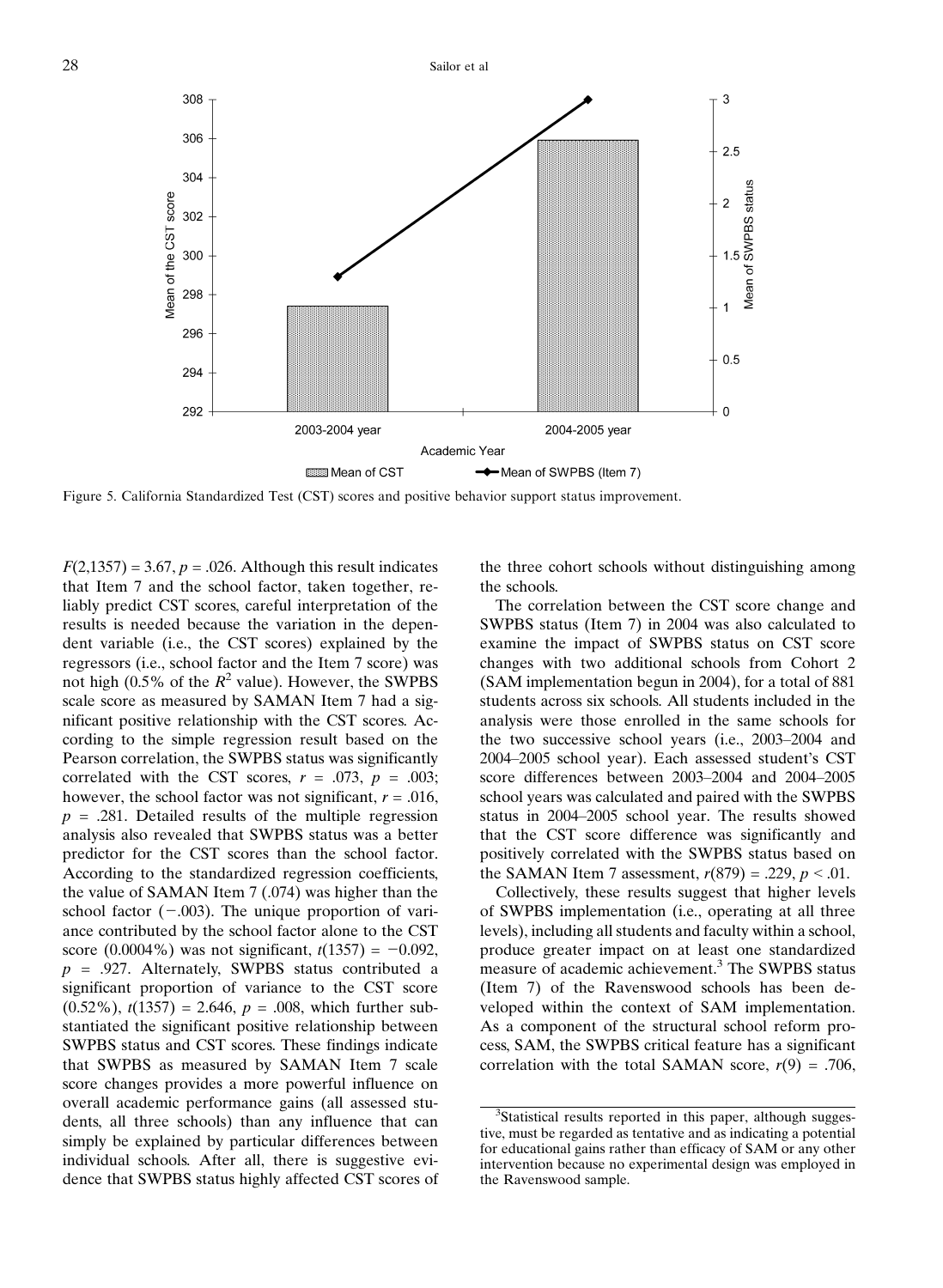$p = .015$ . This internal consistency measure further suggests that well-integrated application at all three levels of SWPBS within the SAM structural reform system can positively affect student academic performance.

#### Summary and Conclusions

In this paper, we have advocated for contextualizing SWPBS by integrating its three levels of support into a broader school reform agenda that effectively integrates and coordinates all services and supports at the school so that each can work for the benefit of all students. We included some suggestive evidence from a cursory review of published literature that SWPBS praxis is at some risk of falling victim to the ongoing educational bifurcation that occurs between special and general education. We expressed concern that the individual level of SWPBS support will become solely the responsibility of special educators and that group and universal supports will be identified solely with general educators. We provided an example of a school reform process called the SAM that effectively integrates SWPBS within a broader context that implements 14 critical features in addition to SWPBS. We provided descriptive evidence from SAM implementation in an urban-core school district in that SAM positively affects academic and social progress of all students, including those with disabilities, who participate in the general assessments (all but about 20% of the students with IEPs). Further, we provided descriptive evidence that SWPBS, as a single critical feature of SAM, has a significant positive impact on academic indicators, again for all assessed students, a finding which partially replicates similar findings reported in recent SWPBS research reports. Because of the lack of reliable and valid student progress measures applicable to students with severe disabilities, who are exempt from participation in general assessments, we were unable to report effects of SAM (and SWPBS) on those students, although they are fully included for all educational processes in accordance with SAM. When teachers and school administrators are offered viable alternatives to zero tolerance policies, and when these alternatives have been shown to boost school climate, academic achievement, and social outcomes for students, overall educational gains are demonstrably noteworthy.

RTI, SWPBS, and other unified support programs offer promising results, but special and general educators must collaborate within a common educational framework in our view if effective outcomes for students both with and without disabilities are the desired outcome. For example, linking general and special education supports is essential if we want to ensure that the students in special education are actively engaged in the general curriculum and can effectively participate in the general assessments. And, although more research is needed, by anchoring SWPBS in a broader context of school reform, as exemplified in the Ravenswood school district, there is suggestive evidence that academic gains for students both with and without disabilities can be achieved. When SAM is implemented, the contextualization of SWPBS for both general and special educators becomes a driving force and predictive indicator of change within schools. Finally, when general as well as special educators engage all three levels of SWPBS applications, the possibilities of teamdriven, collaborative instruction are enhanced. General education teachers, through this process, can learn innovative ways to individualize and differentiate instruction. Special education teachers learn to address the support needs of all students through integrated application of their specialized knowledge. Some limited evidence thus far suggests that educational unification, such as represented in the SAM process, holds potential for engaging all students in the general curriculum including those with severe disabilities, and except for that subpopulation, for reflecting progress as measured by standardized tests of grade level achievement.

#### References

- Banks, J., Cochran-Smith, M., Moll, L., Richert, A., Zeichner, K., LePage, P., Darling-Hammond, L., Duffy, H., & McDonald, M. (2005). Teaching diverse learners. In L. Darling-Hammond & J. Bransford (Eds.) (pp. 232-274). Preparing teachers for a changing world. San Francisco, CA: Jossey-Bass.
- Burrello, L., Hoffman, L., & Murray, L. (2005). School leaders building capacity from within. Thousand Oaks, CA: Corwin Press.
- Chandler, L. K., & Dahlquist, C. M. (2002). Functional assessment: Strategies to prevent and remediate challenging behavior in school settings. Upper Saddle River: Prentice Hall.
- Coleman, G. (2001). Issues in education: View from the other side of the room. Westport, CT: Bergin & Carvey.
- DeVoe, J. F., Peter, K., Noonan, M., Snyder, T. D., & Baum, K. (2005). Indicators of school crime and safety: 2005 (NCES 2006-001/NCJ 210697). U.S. Departments of Education and Justice. Washington, DC: U.S. Government; Education Commission of the States (2002). Zero tolerance. Retrieved on November 29, 2005, from http://www.ecs.org.
- Fuchs, D., & Fuchs, L. S. (2005). Responsiveness to intervention: A blueprint for practitioners, policymakers and parents. Teaching Exceptional Children, 38, 57-61.
- Government Accounting Office. (2003). Special education: Clearer guidance would enhance implementation of federal disciplinary provisions. (Publication No. 03-550). Washington, DC: Author.
- Horner, R. H., Sugai, G., Todd, A. W., & Lewis-Palmer, T. (2005). School-wide positive behavior support: An alternative approach to discipline in schools. In L. Bambara & L. Kern (Eds.), Positive behavior support (pp. 359-390). New York: Guilford Press.
- Joyce, B. R., Weil, M., & Calhoun, E. (1996). Models of teaching. Boston, MA: Allyn Bacon.
- Lassen, S. R., Steele, M. M., & Rios, J. (2005). The impact of PBS on academic achievement indicators in an inner-city middle school. Poster presented at the 2nd International Conference on Positive Behavior Support, Tampa, FL.